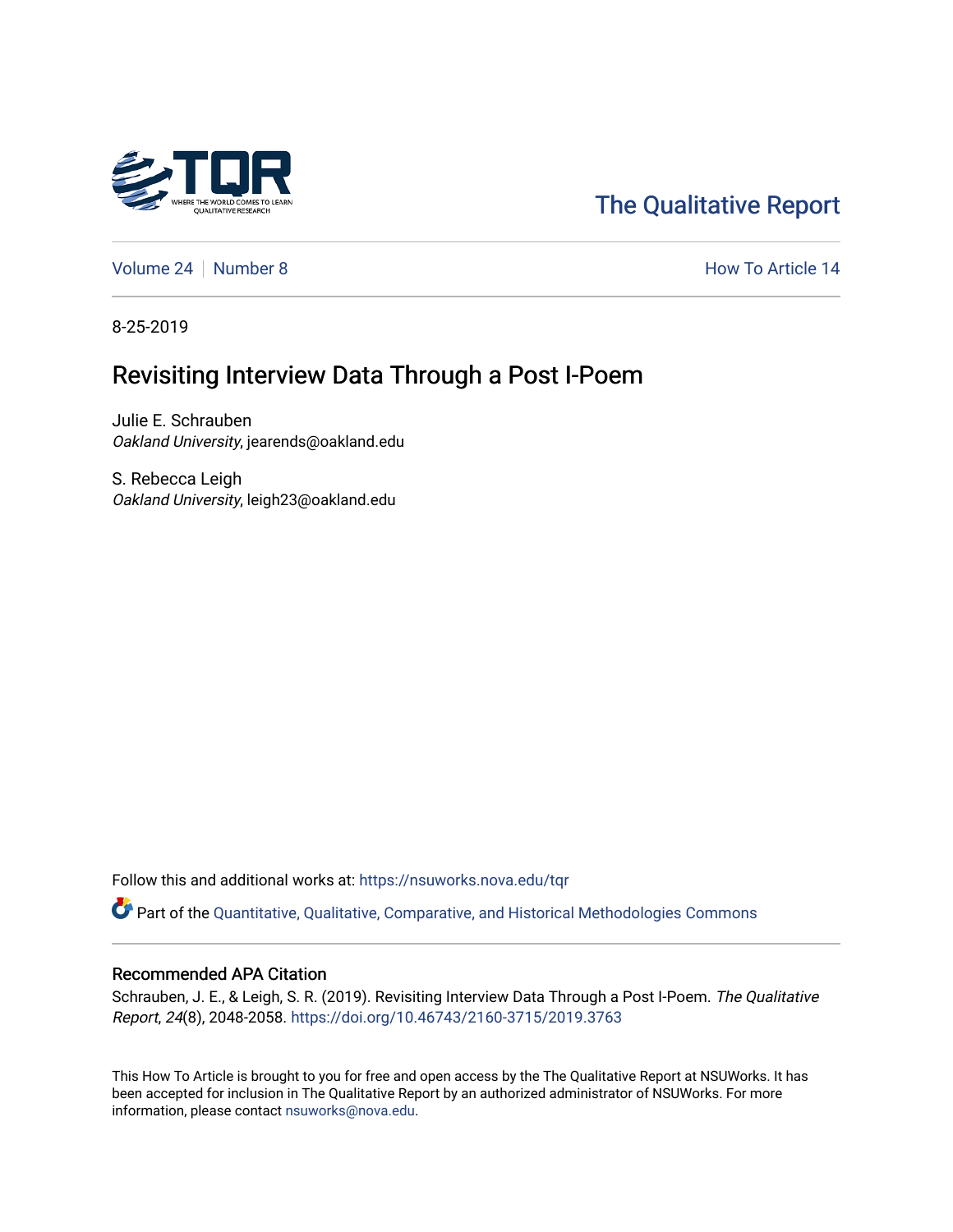

## Revisiting Interview Data Through a Post I-Poem

## Abstract

A former participant in a research study on adolescent writers was invited to read and respond to a Post-I-Poem (PIP), a poetic transcription constructed from her interview data in what is now a closed study. The purpose of this investigation was to explore what could be learned from doing a PIP in the first place and what lines of inquiry this investigation could raise for why a researcher might revisit old interview data. Analysis of one student's PIP suggests that using poetic transcription to revisit retired transcriptions offers researchers potentially new directions for further study.

## Keywords

Interviewing, Qualitative Research, Investigative Poetry, Alternative Methods, New Methods and Methodology

## Creative Commons License



This work is licensed under a [Creative Commons Attribution-Noncommercial-Share Alike 4.0 International](https://creativecommons.org/licenses/by-nc-sa/4.0/)  [License](https://creativecommons.org/licenses/by-nc-sa/4.0/).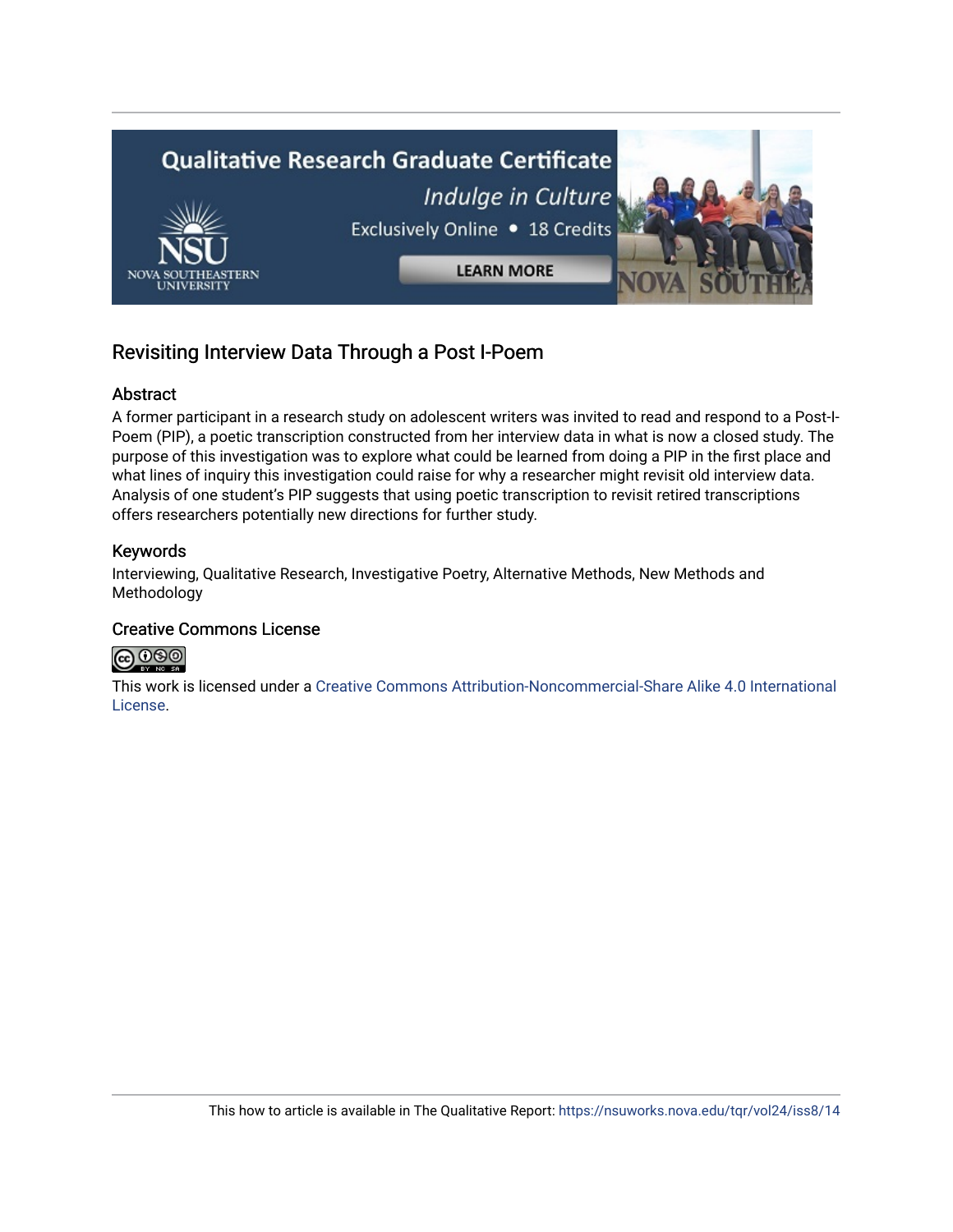

## **Revisiting Interview Data Through a Post I-Poem**

Julie E. Schrauben and S. Rebecca Leigh Oakland University, Auburn Hills, Michigan, USA

*A former participant in a research study on adolescent writers was invited to read and respond to a Post-I-Poem (PIP), a poetic transcription constructed from her interview data in what is now a closed study. The purpose of this investigation was to explore what could be learned from doing a PIP in the first place and what lines of inquiry this investigation could raise for why a researcher might revisit old interview data. Analysis of one student's PIP suggests that using poetic transcription to revisit retired transcriptions offers researchers potentially new directions for further study. Keywords: Interviewing, Qualitative Research, Investigative Poetry, Alternative Methods, New Methods and Methodology*

At an American Educational Research Association (AERA) conference, I, Rebecca Leigh, met then doctoral student, Michelle Zimmerman from University of Washington, now adjunct faculty at Concordia University Wisconsin who gave a talk on how she used poetic transcription (Glesne, 1997; Richardson, 1992, 1994a, 1994b) as a process for clarifying themes and patterns from her data with third grade children in a study on dance.

Zimmerman's roundtable session was engaging. As a researcher, it was particularly exciting to hear about an alternative way of looking at and engaging in the member checking process, to learn that there is a precedent for using poetic transcription in a research design, and that the use of poetry in research is gaining momentum in the field (Cahnmann-Taylor, 2008; Lahman et al., 2018, Poindexter, 2002; Raingruber, 2009; Richardson, 2002).

## **Defining Poetic Transcription**

Poetic transcription is a methodological process that can be used to clarify themes and patterns gleaned from data, such as interview data, with participants. It involves "the creation of poem-like compositions from the words of interviewees" (Glesne, 1997, p. 202), as the researcher takes sections of text from in-depth transcripts to create a composition or "I-poem" (Simpson & Quigley, 2016) that still retains what the participant said in an interview. Like found poetry, words and phrases are selected; however, the researcher neither adds words nor manipulates word order and syntax, which can impart new meaning. At first glance, a poetic transcription may look poetry-like but it is not poetry (Glesne, 1997); the language can feel more forensic than lyrical and meanings are typically more explicit than implied (Day, 2015). By removing unnecessary words such as *the, and, but,* etc., for aesthetic and interpretive purposes but still retain hedge words – that is, words that convey uncertainty such as *maybe* or *I guess* – poetic transcription can help researchers listen more fully to participants' voices and investigate meanings. The poetic transcription process also empowers participants by placing their voices in the "center of inquiry, analysis, and discussion rather than on the margins" (Tillman, 2006, p. 282). Poetic transcription affirms their voice (Glesne, 2006) and enables the participant to see his/her words – that is, thoughts and feelings experienced during a research study. As noted by Richardson (1994), poetic inquiry also supports the possibility of recreating participants' lived experiences that can evoke emotional responses to experiences.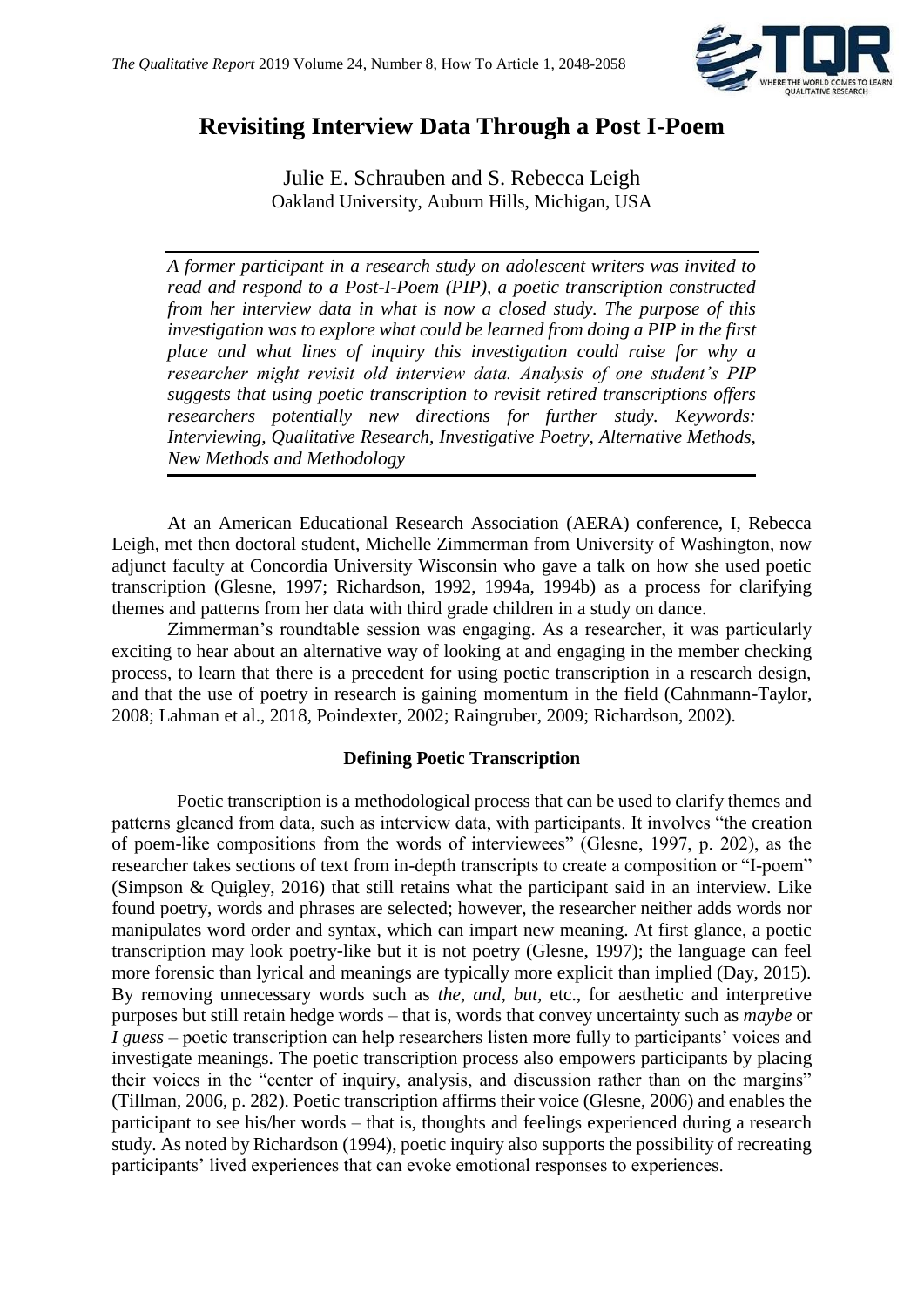When working with young children in particular, poetic transcription allows for a developmentally appropriate member check (Glesne, 2006) that is accessible to a child's reading level. It also helps reduce researcher bias (Canniford, 2012; Prendergast, Leggo, & Sameshima, 2009) since it calls for participants to read and reflect on their own words rather than the researcher's interpretation of what was said.

Researchers do not need to be rooted in their identity as poets in order to participate in poetic inquiry. Poems are not written; rather, they are constructed from existing data that hold participants' stories and lived experiences. If there is a criterion for participating in poetic inquiry in one's research, it is remaining open to its possibilities. Poetic transcription invites researchers to explore and consider another pathway for accessing participant voice and intention and therefore clarifying and refining one's data analysis. Faulkner (2007) argues that there is considerable value in using the "special language" of poetry, which can in general resonate with more diverse audiences than traditional modes of research reporting.

#### **Poetic Transcription in Context**

In a study on how adolescent boys and girls construct mathematics identity in singlesex mathematics classes, Simpson (2016) used poetic transcription in the form of I-poems and Word Trees as a process for promoting participant self-reflection as well as enhancing findings by shifting some of her power as researcher to her participants. Similarly, Collins (2015) used poetic transcription to give her participant, Peter, "back some of the power to represent himself, his story" (p. 597) on what it means to be urban poor in the United Kingdom. "He is represented in this poem as a whole person, someone with whom we can empathize, rather than as a fragment of speech quoted out of context to illustrate a more abstract meaning constructed by a researcher" (Collins, 2015, p. 597). In contrast, Reilly (2013) invited her participants to create their own poems from their transcripts, where participant-created found poems revealed "an emotional depth and connection" (p. 1) that was absent from the traditional open coding methods that she also employed. Poindexter (2002) posited that researchers create spaces for empathy and understanding when they delve into poetic representations of research.

As the doctoral coordinator for my department's PhD program, I am interested in talking with graduate students about research practices that stand "in contrast to a more established distanced, authoritative representation buttressed with technical descriptions of sampling, transcription, coding and validation procedures" (Collins, 2015, p. 597), especially when a research design calls for "spaces for expression and inquiry beyond regular modes of representation" (Canniford, 2012, p. 393). These conversations matter as students consider not simply their own academic work but the methods that will help illuminate their work. I remember what it was like to be a doctoral student in a qualitative inquiry course learning about and trying to understand the rationale for using one method over another. Attending Zimmerman's roundtable session at AERA prompted me to talk about poetic transcription with my then doctoral student, Julie Schrauben, now adjunct faculty at Oakland University, leading to her piece below.

#### **Easing into Poetic Transcription**

I, Julie Schrauben, have always had an interest in poetry, reading and writing poems throughout graduate school. When I began my own research, it was natural for me that I integrated my love of the genre in my dissertation study on adolescent writers. Noden's (2011) signature five brush strokes, a specific kind of author's craft, were central to each of the ten lessons that I created for the participants in my study.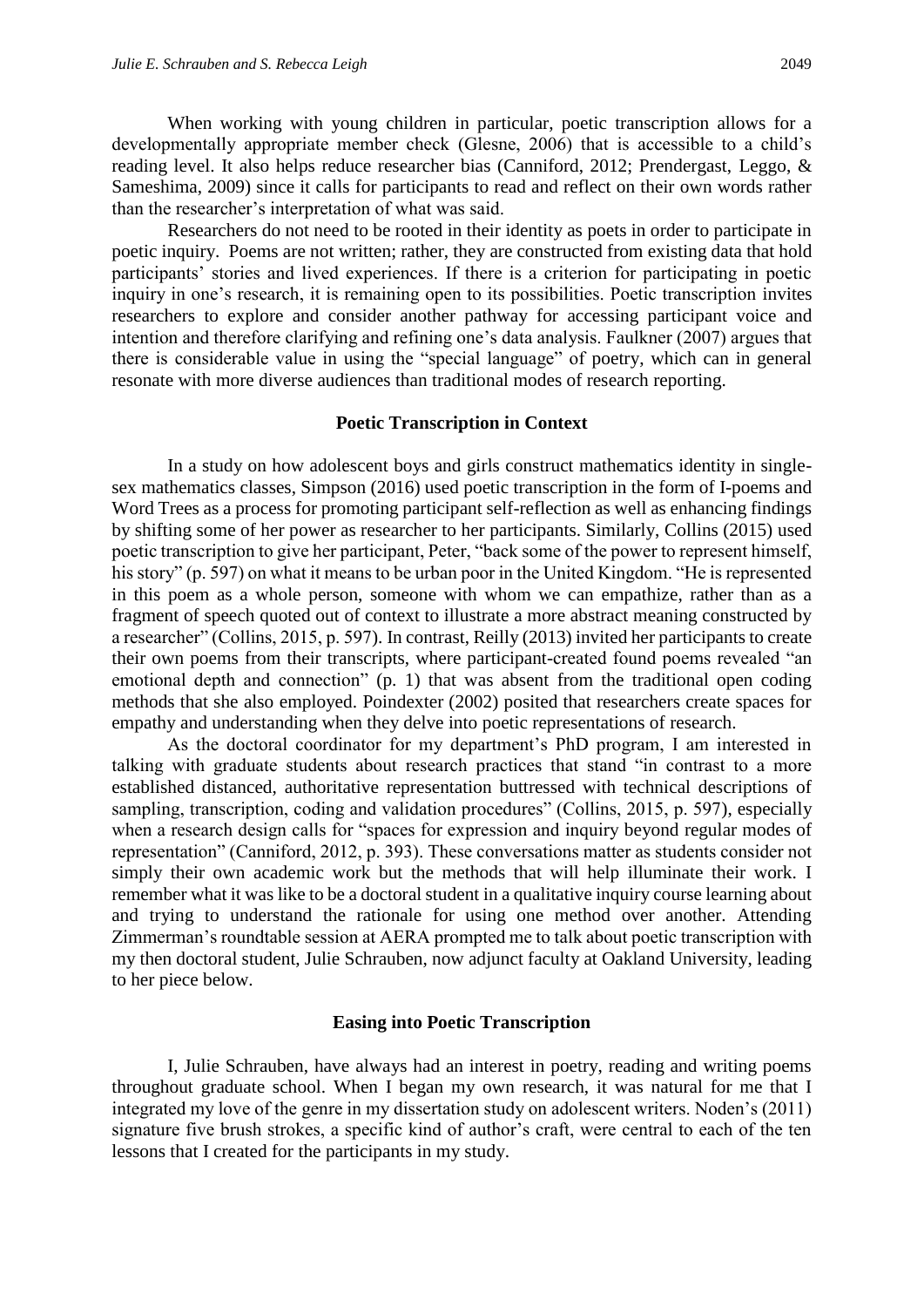Throughout my dissertation research, I engaged in rich conversations about poetry and author's craft with Rebecca Leigh, my then dissertation co-chair. From these discussions, I learned about poetic transcription as an alternative method to clarifying themes and patterns with students and from these informal yet meaningful talks she shared with me the conversation that she had with Michelle Zimmerman. I was, in a word, intrigued. And while it was not logistically possible, at that time, to modify my study to incorporate poetic transcription, I read as much as I could in anticipation of my own future research. As I read, the more aware I became of the potential of poetic transcription to help participants express their ideas in ways that prose simply cannot. Cahnmann-Taylor (2008), for example, illustrates the possibilities between poetry and prose: "just as the microscope and camera have allowed different ways for us to see what would otherwise be invisible, so too poetry and prose are different mediums that give rise to ways of saying what might not otherwise be expressed" (p. 16). Poetry and prose simply offer researchers two varying mediums or vehicles to reaffirm participants' ideas. Both prose and poetry can be used to "find out whether the data analysis is congruent to participants' experiences" (Curtin & Fossey, 2007, p. 92); however, using poetic transcription provides another means to fully access participants' voices and experiences.

Thinking about methodologies that researchers can use to help reaffirm participants' experiences has led me to question and rethink the more traditional pathways to engaging in data analysis with participants. In a summer graduate course, I heard guest poet Paul Janeczko give a talk on the open potential of poetry for exploring ideas. How timely, his talk. As a young scholar, I wondered: What possibilities can be gleaned from constructing a poetic transcription from a former participant's interview data? That is, what qualitative inquiry lies within doing what Rebecca and I call a *Post-I-Poem*?

In the sections that follow, I share my own exploration of one Post-I-Poem (hereafter PIP) with Lia, a former participant from my dissertation study with adolescent writers and from whom we had IRB approval to continue our work. The PIP is a concept that Rebecca and I have developed that involves going back to transcribed student interview data, constructing a poetic transcription from said data, and then inviting the student to read the poetic transcription as a process for gauging new insights about the data from the student.

#### **Constructing Lia's Post-I-Poem**

I reached out to two former participants from my dissertation study, inviting them to reread selected sections of their transcripts for the purpose of understanding how poetic transcription could more fully capture their thoughts on brush stroke writing (Noden, 2011) – that is, how brushstrokes supported them as writers. Both participants were selected because of their previous expressed interest in the topic of brushstroke writing, their willingness to participate in my original dissertation study, and their potential availability. Both participants replied to my initial and subsequent email queries; however, Lia was the only one who was able to participate within the specific time parameter that I had provided.

For me, constructing the PIP concerned working with previous interview data. In returning to this data set, which included full-length transcripts from my 12-week study with Lia, my process included first underlining her I-statements (Simpson & Quigley, 2016), organizing line breaks and stanzas (Cahmann-Taylor, 2008) for reader flow but also for capturing a particular idea on brushstroke writing, and finally asking Lia to read and reflect on the PIP. The following six steps offer researchers suggestions on how they can construct a PIP, a list that further illuminates the process for constructing a PIP with Lia but also speaks more broadly to how the post-I-poem could be used as part of a researcher's ongoing analysis.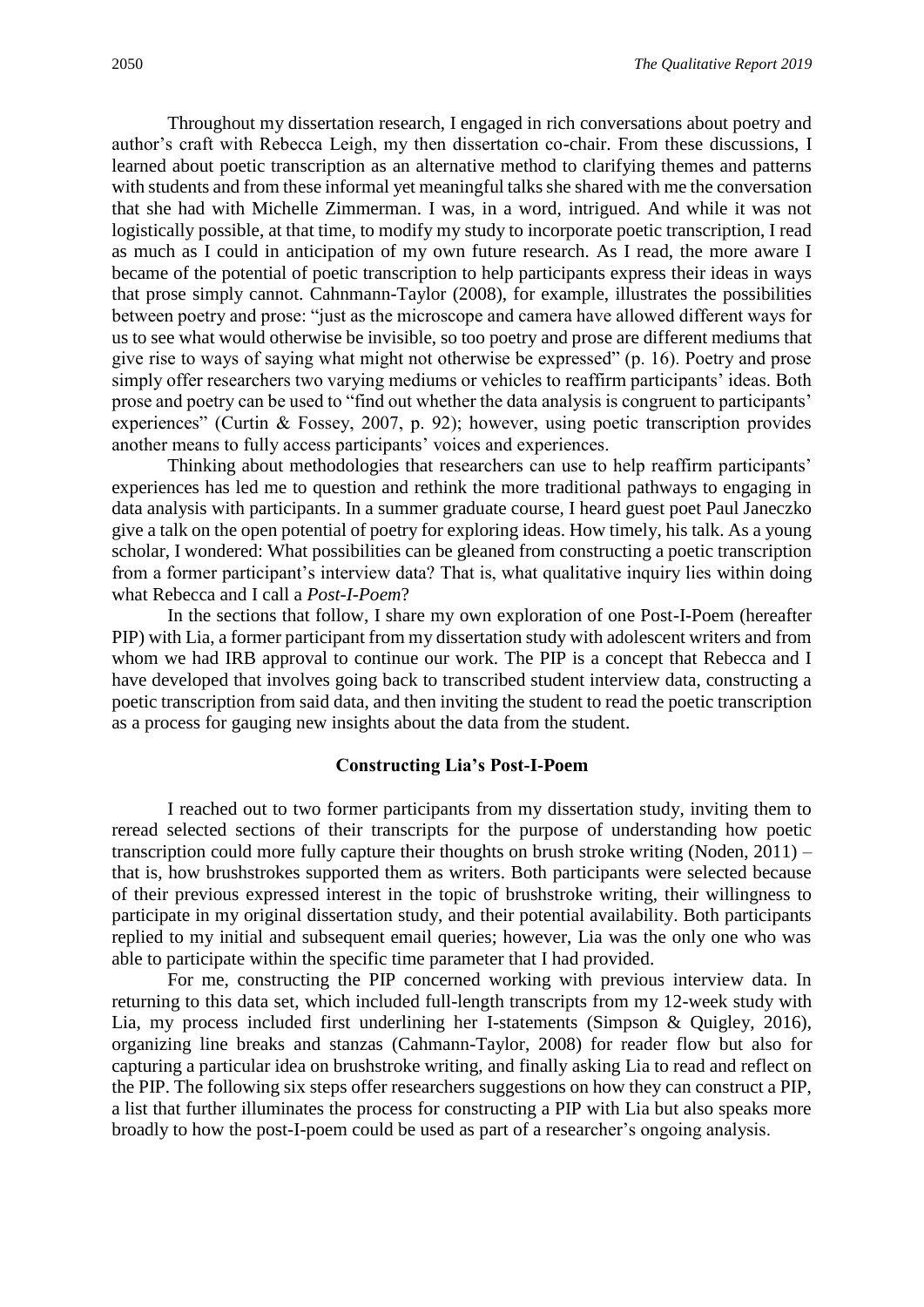## **Creating A Post-I-Poem for Participants and Researchers**

- Step 1: Select interview data from which participant clarification is needed. This data may come from a completed study, as was the case with Lia, or from a current study where the analysis is ongoing.
- Step 2: Reread participant interview data and highlight any response or signature line that speaks to themes, broad and/or specific, across the transcripts. By signature, we are referring to recurring ideas that emerge in the transcripts and that the participant would, therefore, recognize in a new format such as a poetic transcription. For example, in the context of creating the PIP with Lia, responses concerning writing and author's craft were highlighted. As noted by Walsh (2006) and Butler-Kisber (2002), there is value in mining interview data for clarification, because interview data closely resembles natural, everyday talk.
- Step 3: Underline I-statements in an effort to establish the participant's voice. These statements or responses may already be a part of signature lines, though not necessarily. Simpson and Quigley (2016) and others refer to this practice as creating an I-poem, which assists the researcher in hearing the participant's voice. Rath (2001) also supports the idea of "doing something with the data," such as gathering I-statements directly from a transcript, "rather than just saying something about it" (p. 117). Put another way, a strong analysis in qualitative research is one in which the researcher tries to understand the data directly from the participant.
- Step 4: Arrange the signature lines and/or I-statements into stanzas that make sense and have reader flow. Exercise some "poetic license" Butler-Kisber (2002) with this step such as organizing the spacing and arrangement of words in ways that illuminate themes or ideas from which clarification is still needed. Poindexter (2002) describes this step as "diamond cutting…the chipping away of all but the phrases and stanzas that seemed most evocative in emotion and clarity" (p. 709).
- Step 5: Invite the participant to read the PIP. If the participant is unsure of a particular stanza and therefore requires additional context in order to fairly clarify an idea, show the participant the full transcripts that were used to create the PIP.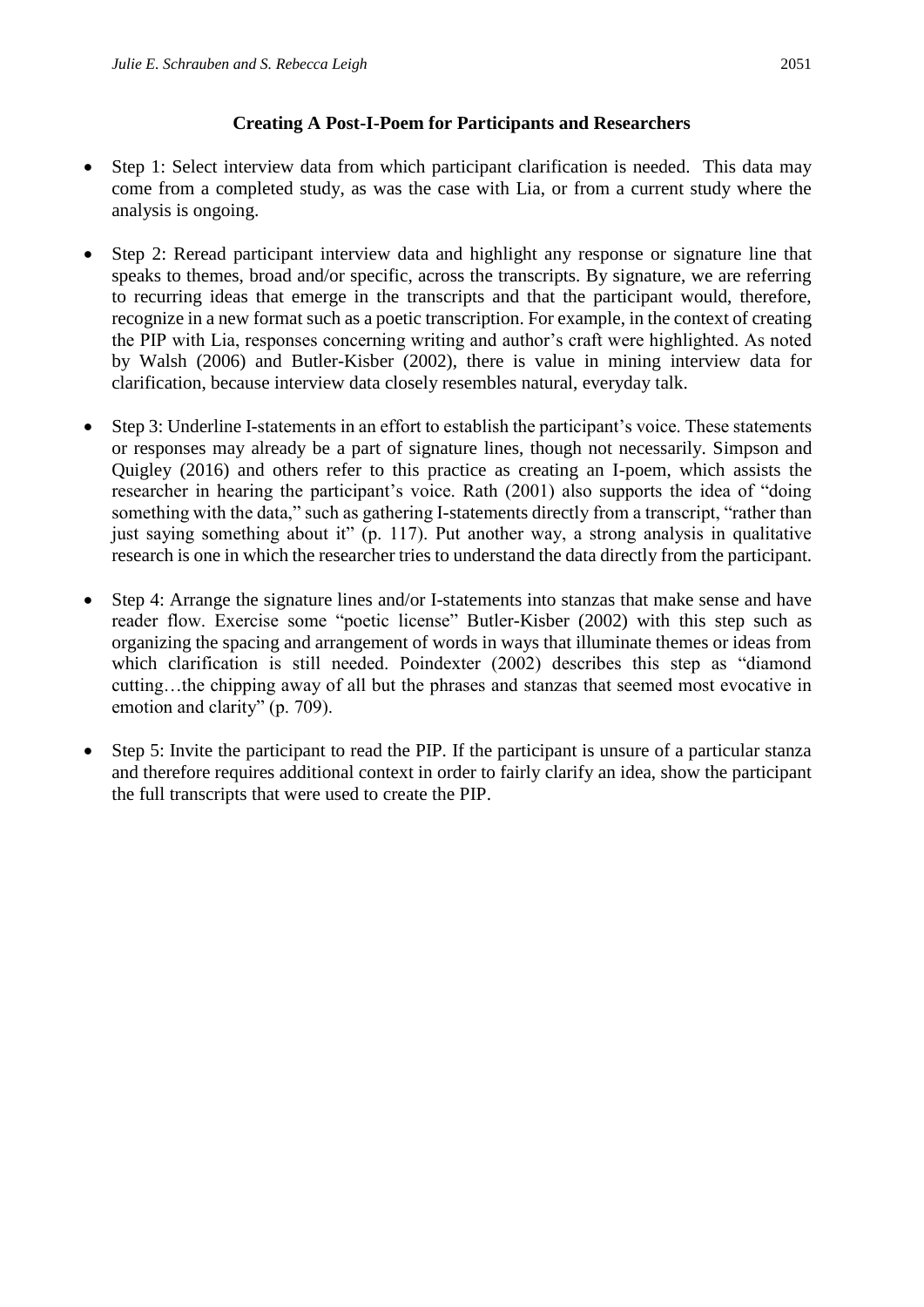| <b>Excerpt from Interview Transcript</b>                                                                                                                                              | Poem 1                                                                                                                      |
|---------------------------------------------------------------------------------------------------------------------------------------------------------------------------------------|-----------------------------------------------------------------------------------------------------------------------------|
| (Interviewer): What did you learn about the<br>most from the brush strokes that you<br>practiced in class?                                                                            | I think overall, from the brush strokes, I<br>kind of like got how to use words<br>differently.                             |
| P: I think overall I got from the brush strokes<br>were like how to use words differently and<br>details. Cuz, I mean I would never think of<br>using like three verbs together, like | I would never think of using like three<br>verbs together, like straightforward.<br>I think the main I got out of the brush |
| straightforward. So it kinda like gave me a<br>little bit more room to so that I could                                                                                                | strokes were like details.                                                                                                  |
| creatively use words instead of just like the<br>normal sentence structure that we're taught.                                                                                         | I got like how to use words differently-from<br>the brush strokes                                                           |
| I: Okay. So tell me, are there other aspects<br>of your writing that you've notice and would<br>like to share with me?                                                                | I could be creative, beyond a normal<br>sentence                                                                            |
|                                                                                                                                                                                       | I think the main thing is details                                                                                           |
| P: I think the main thing I got out of the<br>brush strokes were details.                                                                                                             | Here                                                                                                                        |
| I: Okay.                                                                                                                                                                              | And                                                                                                                         |
| P: And how little words here and there can<br>make a paper sound a lot better or even like                                                                                            | There                                                                                                                       |
| a poem. It can make you want to read it more<br>rather than just like regular structural things.                                                                                      | Can make a paper sound a lot better or like                                                                                 |
| I: How does it make it better?                                                                                                                                                        | Even                                                                                                                        |
|                                                                                                                                                                                       | A                                                                                                                           |
| P: Kind of the awkwardness of some of<br>them. It kind of like, it makes it interesting<br>to where its not like unnecessary but you                                                  | Poem                                                                                                                        |
| didn't have to use it. So it's like awkward but<br>it works for your paper. So you wanna keep<br>on like reading about it, cuz you wanna                                              |                                                                                                                             |
| know more about it.                                                                                                                                                                   |                                                                                                                             |

Table 1. Example of Crafting a Poem from an Interview Transcript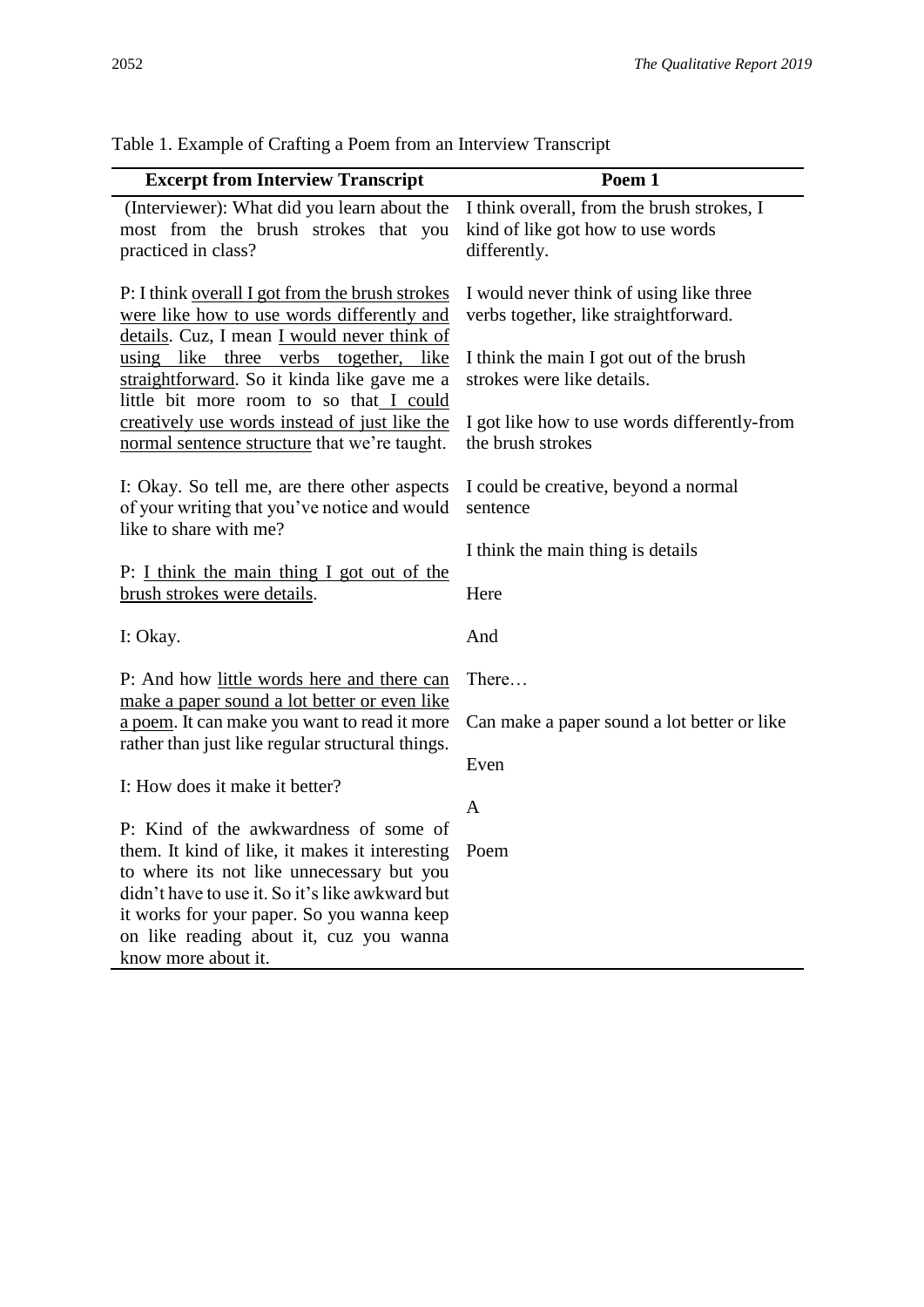| <b>Excerpt from Interview Transcript</b>                                               | Poem 2                                        |
|----------------------------------------------------------------------------------------|-----------------------------------------------|
| I (Interviewer): Do you consider yourself a writer?                                    | I don't really think of myself as a<br>writer |
| P (Participant): Not really, only because I haven't I only write for school and if I'm |                                               |
| done it like for pleasure. I only do it for schoolwork forced to                       |                                               |
| and like if I'm completely forced to and if it's a grade I don't really write          |                                               |
| but other than that, I don't really write.                                             |                                               |
| I: So to be a write you have to                                                        | To be a writer you have to like it,<br>and    |
| P: Like practice, practice, practice and really, really                                | Practice                                      |
| like doing it.                                                                         | Practice                                      |
|                                                                                        | Practice                                      |

#### **Challenges and Possibilities in the PIP Process**

Initially, I had a lot of questions about this process. For example, would Lia be able to easily recall her stance as a student-writer from four years ago? Would she be interested in working with me? Mindful of the geographic distance between us, what would this process of working together look like? These initial questions helped me to expand my understanding of what is member checking and how I approach it in my research.

Traditional research practices in talking with participants to clarify ideas typically call for participants and researchers to work in close proximity. However, this was not possible in this investigation given that Lia lives several states away. Thinking openly about this process, I used Facetime and Google Docs as my methods for this investigation because they address not only issues of geography but they also provided ways in which Lia could comfortably respond by using platforms (i.e., Facetime and Google Docs) with which she was familiar.

Not having a close physical proximity to Lia, however, provided her with ample time to revisit her feelings, experiences, and beliefs through the PIP. As Lia reread the poems, she had opportunities to reflect on the transcription and to communicate her personal reflections about the content of the PIP. We communicated through Facebook and Lia also produced commentary in Google Docs, independent of a researcher present. Lia revisited, read, and reflected upon the PIP, and by doing so, her comments and reflections assisted me in determining the accuracy of my interpretation of her initial statements. Was I accurately portraying Lia's experiences? The PIP provided an opportunity for Lia to check or confirm (or possibly disconfirm), my analysis of her experiences. Lia could also edit, clarify, or extend upon the analysis. In our first conversation via Facetime, I purposely noted Lia's intonation, gestures, and facial expressions. I felt these observations were important because as Lia explained to me as she was discussing her feelings and reflections during our Facetime conversation, she liked to "talk with her hands when she gets really excited about something," and during our conversation her emotive expressions enhanced what the PIP recreated, which is lived experience (Richardson, 1994b).

Ultimately, these opportunities for revisiting interview data, reading, and reflecting were critical to the process of clarifying ideas. Throughout Lia's responses, she made clear in the data what I was still wondering about. She was able to confirm ideas and challenge what she perceived as erroneous interpretations, all of which contributed to what Rosemary (2013) describes as deepening and extending the researcher's understanding and analysis. Her feedback was critical to better understanding how she sees herself as a writer having participated in brushstroke writing lessons and, in the section that follows, I share three valuable take-aways that I gleaned from the PIP experience.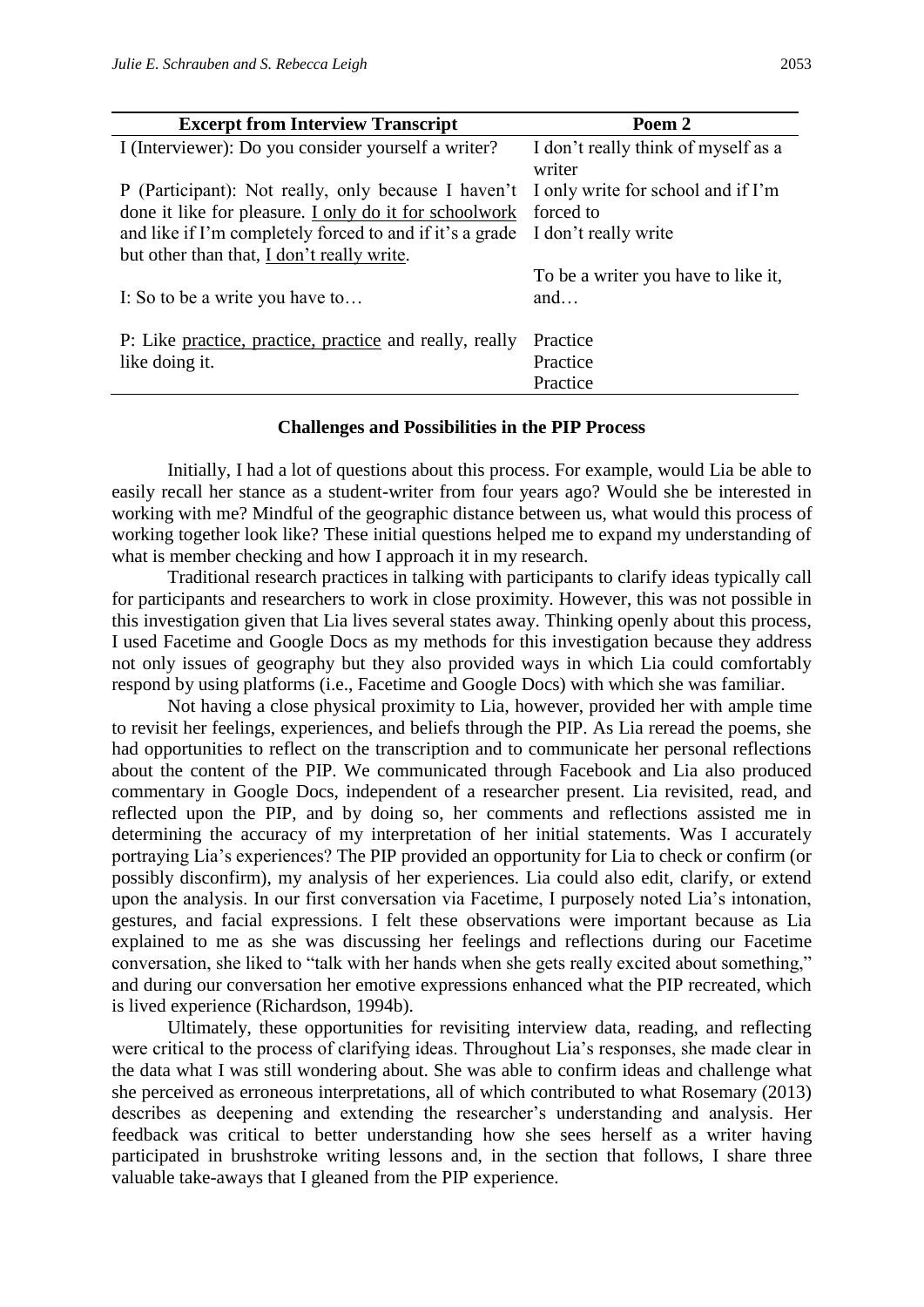#### **Learning from Lia's Post I-Poem**

First, the PIP allowed Lia to engage in what Collins (2015) describes as a representational practice. According to Collins, in representational practices such as a PIP, a participant is represented in a way that one can empathize with, rather than as a fragment of speech that is extracted out of context from which the researcher constructs meaning. Using representational practices in research is important because using poetry as an approach to represent participants' lived experiences often stands in contrast to a more distanced, authoritarian representation (Collins, 2015). Those who research poetic inquiry argue that the more distanced, qualitative representations of people's lives, that can typically be found in prose, have no more or less of a privileged relationship to reality than poetic representations (Cahmann-Taylor, 2008; Collins, 2015; Lahman, 2011).

One example of Lia engaging in a representational practice occurred after Lia read the PIP and was then asked to react or respond by writing comments in the Google Doc. In response to the line, "I really don't write," Lia stated in the Google Doc that "This was kind of false, I was always writing for school, but I meant I don't write for fun." In this example, Lia makes a specific distinction between writing for school and writing recreationally in her own free time. Later in the interview, she explained how the amount of writing done in school is quite copious, which led her to having no desire to write in her personal time. Lia's reflection and ultimately, her clarification, provided insights into Lia's life, which was important in understanding who she is as a writer.

Second, the PIP evoked emotion for Lia, which enhanced my understanding of Lia as a writer. In the Google Doc, Lia responded "this is VERY true" to the statement "it's the basis of everything for future careers." This emphatic response to this line (noted by caps on the word VERY) compliments the sentiments Lia shared with me during our Facetime discussion. She explained how she understood the importance of writing for future endeavors, such as a career. However, now that she was in the midst of pursuing a public relations degree, the idea that writing is essential in her life was heightened and reaffirmed. Lia continually discussed the idea that writing now matters to her. She mentioned in our Facebook conversation that writing comes "natural" to her because of the meaningful and significant amount of daily writing she does in her classes.

In part of another Facetime discussion Lia eagerly described how the whole poem was a transition. She states, "The poem describes how I was transitioning from not being a writer at all, to learning how to become a writer, to using what I know as a writer, and I remember that being very true at the time." Lia is proud that she identifies the cyclical nature of her feelings at that time, and she confirms by saying that ideas in the PIP are consistent with how she remembers feeling at the time of the study.

And finally, the poetic and creative structure of the PIP invited Lia to revisit her statements, reflect, and respond with ease. For example, as Lia and I began our Facetime conversation, she was invited to read and react to the PIP. The concise nature of a poetic transcription derived from an original 30-page transcript made seeing a defined pattern about self as writer rather accessible to Lia. After inviting Lia to talk candidly about what she noticed about herself as a writer after reading the PIP, Lia was able to describe fairly specific patterns about herself as a writer. She stated, "I didn't think I was a writer, then I was understanding how to write and make it individualized, and now it's how can I write to best get it done." When Lia discussed how she can write to "best get it done," she was referring to the pressure she now feels to "write for other people," and her writing primarily consists of writing for class assignments and professors. I asked Lia, "How do you feel about the topics represented in the poem?" For this specific response, Lia expressed her conceptualization of what she describes as a "three-part change" in herself. As Lia articulated patterns about herself as a writer it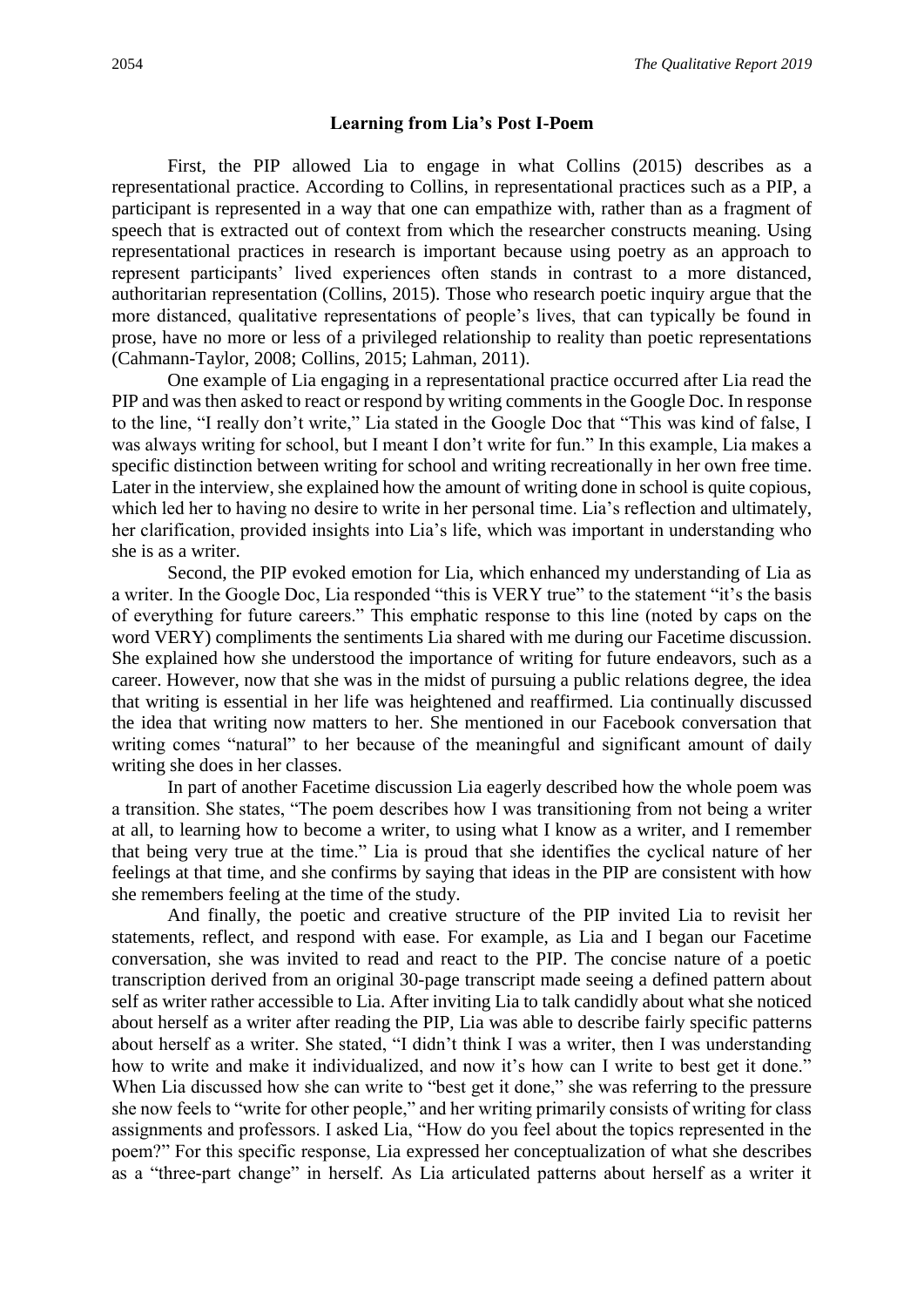became clear that the importance of the poetic structure of a PIP cannot be minimized, and it is this exact form that offered Lia a powerful way to revisit her practices as a writer.

### **Insights and Directions**

While the concept of a PIP is new, Rebecca and I find support for exploring the possibilities of using a PIP in other qualitative researchers such as Lahman (2018) whose work similarly examines how poetic inquiry can assist researchers in understanding participants' voices through combining the aesthetics of poetry and the science of research. While this investigation concerned the construction of a PIP from rereading transcription data four years after a closed study, we offer here – albeit from one PIP –three valuable insights for the qualitative researcher, both the novice and the experienced.

First, the PIP raises questions about *when* researchers access participant voice. Traditionally, researchers use member checking techniques during a study; however, Lia's investigation demonstrates that using a PIP does not have to be an afterthought; rather, it could be used at the end of a study when all of the data has been collected and analyzed as a final yet purposeful process for uncovering new directions and/or launching future investigations. If the PIP had been an intentional methodology of my dissertation study, as a young scholar new to the field I could have used those insights and directions to help plan future inquiries in my work. Rebecca and I believe that using a PIP as part of my data analysis would have been a useful lens for not simply accessing but refining student voice on what it means to be a writer and how learning about brushstrokes in writing supported their sense of self as writer.

Second, the PIP raises questions about *how* researchers access participant voice. Alternatives to traditional methodological processes are important, for both participants and researchers because choices or alternatives increase participants' comfort and confidence throughout the member checking process (Dolye, 2007). Doyle specifically describes what she defines as a "negotiated process" (p.889) and this process includes participants choosing meaningful ways for how member checking will proceed. Traditional member checking processes do not necessarily offer choices (Lahman, 2011) and continue to privilege prose over alternative methods such as using a PIP. It is important that qualitative researchers look outside scripted prose—which is the singular standard for member checking—and seek varied forms of representation (Lahman, 2011). The very structure of the PIP—including using rhyme, stanzas, and using playful syntax, for example, are ways that make it possible for researchers to explore participants' voices outside of traditional methods such as interviewing. Remaining open to new and innovative ways of approaching qualitative methods supports developing a richer and more in-depth inquiry of a phenomenon—such as the PIP

And finally, the PIP provides opportunities to develop a collaborative relationship between the researcher and the participant (Burdick, 2011). The importance of said relationship cannot be understated, especially for those researchers hoping to extend their research months or years beyond their original study.

Still, having only worked with one participant to explore the potential of the PIP is a limitation of this investigation though it raises for Rebecca and I some important questions. For example, how often could the PIP be applied in a study where the data analysis is ongoing? As noted earlier, participants have constructed their own poems (Reilly, 2013); however, what can be gleaned from a study wherein both the researcher and the participant construct poems from the same interview data as a process for teasing out themes and patterns that otherwise may be overlooked? Finally, what does the process of doing a PIP reveal about communication and trustworthiness? How do researchers create spaces in their analyses where participants feel empowered to clarify their stories and experiences? Other qualitative researchers in the field have voiced the value of creating a focus on conversation and collaboration between the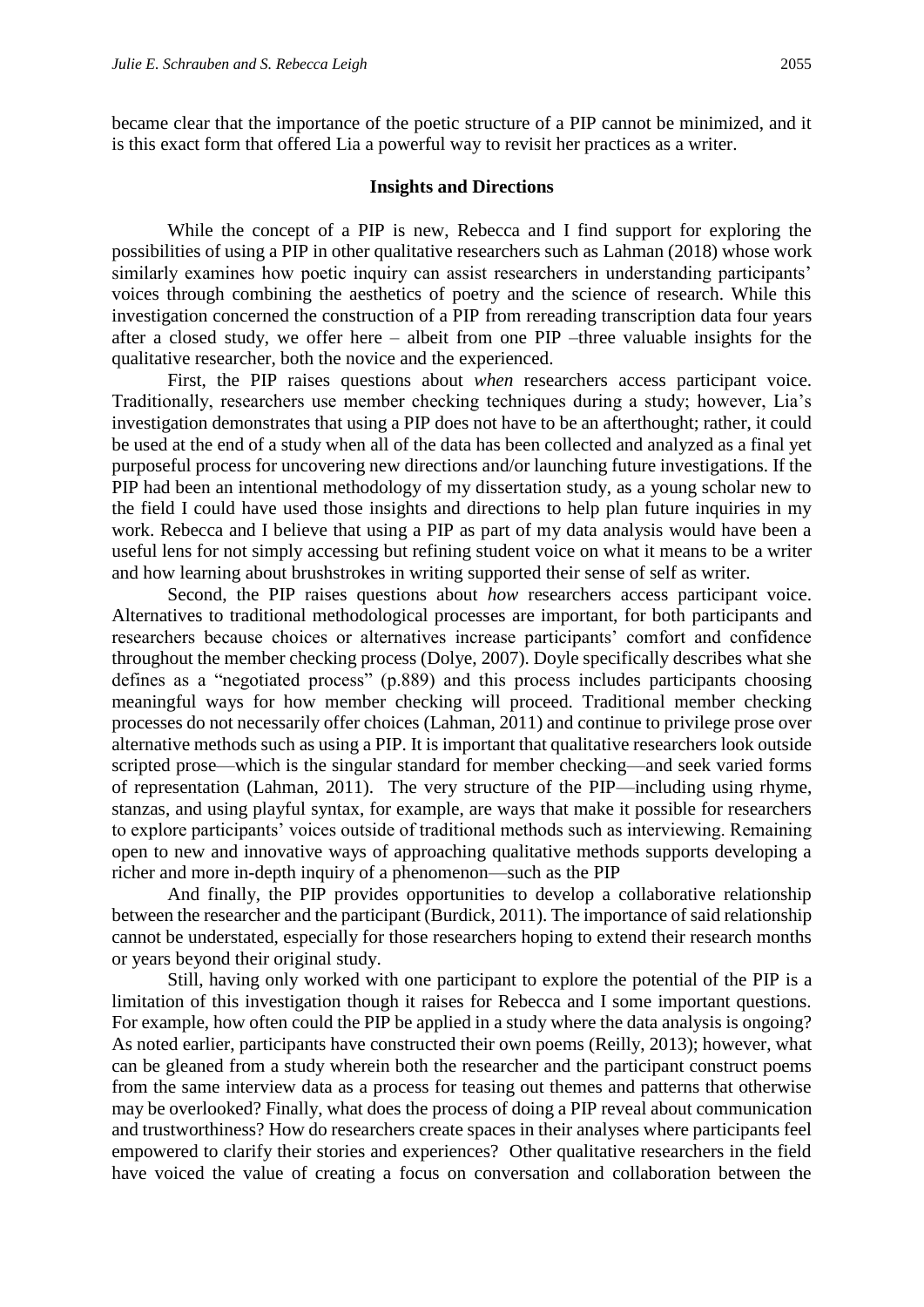researcher and participant (Ellis & Berger, 2003; Rubin & Rubin, 2005; Scheurich, 1997). This is especially important for when trustworthiness and collaboration are not established early in a study, participants may simply agree with research interpretations merely to please the researcher (Rosemary, 2013). In contrast, the very nature of the PIP – that is, its poem-like structure, supports engagement and invites conversation; rich conversation through which the participant can experience an emotional response to the data (Richardson, 1994a) that may also strengthen the conversational current with the researcher. In a globalized world where conversation is at the center, perhaps now more than ever it is time to disrupt the traditional member checking process that has, for years, governed our research designs to consider as well new ways of talking and checking with our participants – though the *Post-I-Poem*.

#### **References**

- Burdick, M. (2011). Researcher and teacher-participant found poetry: Collaboration in poetic transcription. *International Journal of Education & the Arts, 12*(SI 1.10), 1-17.
- Butler-Kisber, L. (2002). Artful portrayals in qualitative inquiry: The road to found poetry and beyond. *The Alberta Journal of Educational Research*, *48*(3), 229–239.
- Cahnmann-Taylor, M. (2008). Poetry in qualitative research. In L. M. Given (Ed.), *The Sage encyclopedia of qualitative research methods* (pp. 637-640). Los Angeles, CA: Sage.
- Canniford, R. (2012). Poetic witness: Marketplace research through poetic transcription and poetic translation. *Marketing Theory*, *12*(4), 391-409.
- Collins, K. (2015). Tea and bread: Poetic transcription and representational practice in public health. *Journal of Public Health,38*(4), 596-598.
- Curtin, M., & Fossey, E. (2007). Appraising the trustworthiness of qualitative studies: Guidelines for occupational therapists. *Australian Occupational Therapy Journal*, *54*, 88-94.
- Day, G. (2015). The reading room: A review of Katrina Bramstedt's 'Trapped in my own labyrinth: Poetry spawned by vertigo. Retrieved from [http://blogs.bmj.com/medical](http://blogs.bmj.com/medical-humanities/category/poetry/)[humanities/category/poetry/](http://blogs.bmj.com/medical-humanities/category/poetry/)
- Doyle, S. (2007). Member checking with older women: A framework for negotiating meaning. *Health Care for Women International, 8*(10), 888-908.
- Ellis, C., & Berger, L. (2003). Their story/my story/our story: Including the researcher's experience in interview research. In J. F. Gubrium & J. A. Holstein (Eds.), *Postmodern interviewing* (pp. 157-183). Thousand Oaks: Sage Publications.
- Faulkner, S. L. (2007). Concern with craft: Using Ars poetica as criteria for reading research poetry. *Qualitative Inquiry, 13,* 218-234.
- Glesne, C. (2006). *Becoming qualitative researchers: An introduction* (3rd ed.). New York, NY: Pearson Education.
- Glesne, C. (1997) 'That rare feeling': Re-presenting research through poetic transcription. *Qualitative Inquiry*, *3*(2), 202–221.
- Lahman, M. K., Richard, V. M., & Teman, E. D. (2018). Ish: How to write poemish (research) poetry. *Qualitative Inquiry, 25*(2), 215-227.
- Lahman, M. K., Geist, M. R., Rodriguez, K. L., Graglia, P. E., Richard, V. M., & Schendel, R. L. (2011). Poking around poetically: Research, poetry, and trustworthiness. *Qualitative Inquiry, 16*(1), 39-48.
- Noden, H. (2011). *Image grammar.* Portsmouth, NH: Heinemann.
- Prendergast, M., Leggo, C., & Sameshima, P. (2009). *Poetic inquiry: Vibrant voices in the social sciences*. Rotterdam, The Netherlands: Sense Publishers.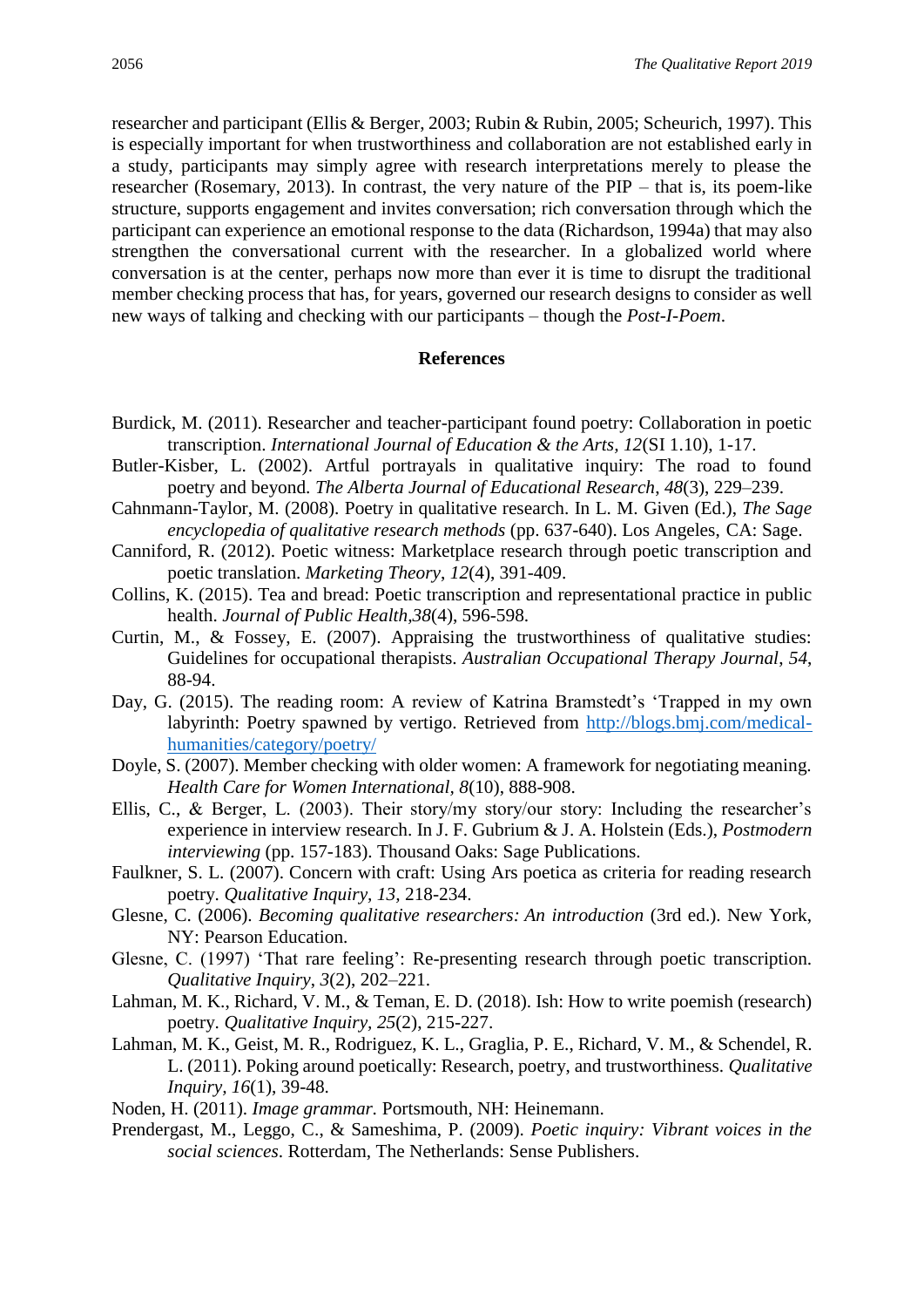- Poindexter, C. (2002). Research as poetry: A couple experiences HIV. *Qualitative Inquiry, 8*(6), 707-714.
- Raingruber, B. (2009). Assigning poetry reading as a way of introducing students to qualitative data analysis. *Journal of Advanced Nursing, 65*(8), 1753-1761.
- Rath, J. (2001). Representing feminist educational research with/in the postmodern: Stories of rape crisis training. *Gender & Education, 13*(2), 117-136.
- Reilly, R. (2013). Found poems, member checking and crises of representation. *The Qualitative Report, 18*(30), 1-18. Retrieved from<https://nsuworks.nova.edu/tqr/vol18/iss15/2>
- Richardson, L. (1992). The consequences of poetic representation. In C. Ellis & M. G. Flaherty (Eds.), *Investigating subjectivity: Research on lived experience* (pp. 125-137). Newbury Park, CA: Sage.
- Richardson, L. (1994a). Nine poems. *Journal of Contemporary Ethnography*, *23*(1), 3-13.
- Richardson, L. (1994b). Writing: A method of inquiry. In N. Denzin & Lincoln (Eds.), *Handbook of qualitative research* (pp. 516-529). Thousand Oaks, CA: Sage.
- Richardson, L. (2002). Poetic representation of interviews. In J. F. Gubrium & J. A. (Eds.), *Handbook of interview research: Context and method* (pp. 877-891). Thousand Oaks, CA: Sage.
- Rosemary, R. (2013). Found poems, member checking and crises of representation. *The Qualitative Report, 18*(15), 1-18. Retrieved from <https://nsuworks.nova.edu/tqr/vol18/iss15/2/>
- Rubin, H. J., & Rubin, I. S. (2005). *Qualitative interviewing.* Thousand Oaks: Sage Publications.
- Scheurich, J. (1997). *Research method in the postmodern.* London, UK: Falmer Press.
- Simpson, A., & Quigley, C. (2016). Member checking process with adolescent students: Not just reading a transcript. *The Qualitative Report, 21*(2), 377-392. Retrieved from <https://nsuworks.nova.edu/tqr/vol21/iss2/12/>
- Tillman, L.C. (2006). *Researching and writing from an African-American perspective: Reflective notes on three research studies, 19*(3), 265-287.
- Walsh, S. (2006). An Irigarayan framework and resymbolization in an arts-informed research process. *Qualitative Inquiry, 12*(5), 976–993.

#### **Author Note**

Julie E. Schrauben is a Special Instructor in the Department of Reading and Language Arts at Oakland University in Rochester, MI. Her research interests include writing, poetry inquiry, and author's craft. Correspondence regarding this article can be addressed directly to: [jearends@oakland.edu.](mailto:jearends@oakland.edu)

S. Rebecca Leigh is an associate professor in the Department of Reading and Language Arts at Oakland University in Rochester, MI. Her research interests include multiple ways of knowing, writing, teacher and doctoral education. Her current research examines how access to art serves as a pathway to literacy learning and its impact on students as writers. Correspondence regarding this article can also be addressed directly to: [leigh23@oakland.edu.](mailto:leigh23@oakland.edu)

Copyright 2019: Julie E. Schrauben, S. Rebecca Leigh, and Nova Southeastern University.